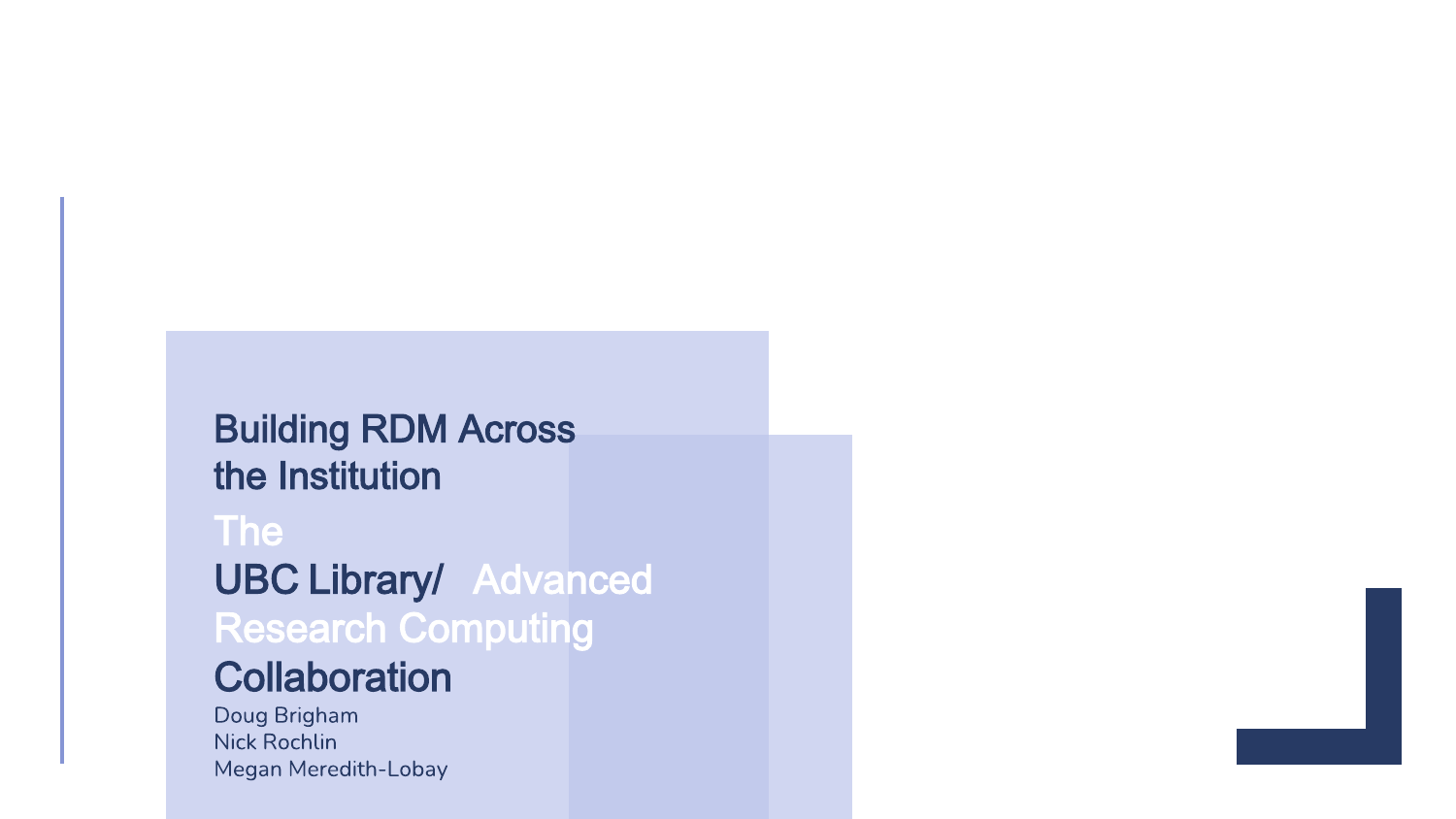

## What's it all about?

- Background
- Current work
- Future work
- Things to consider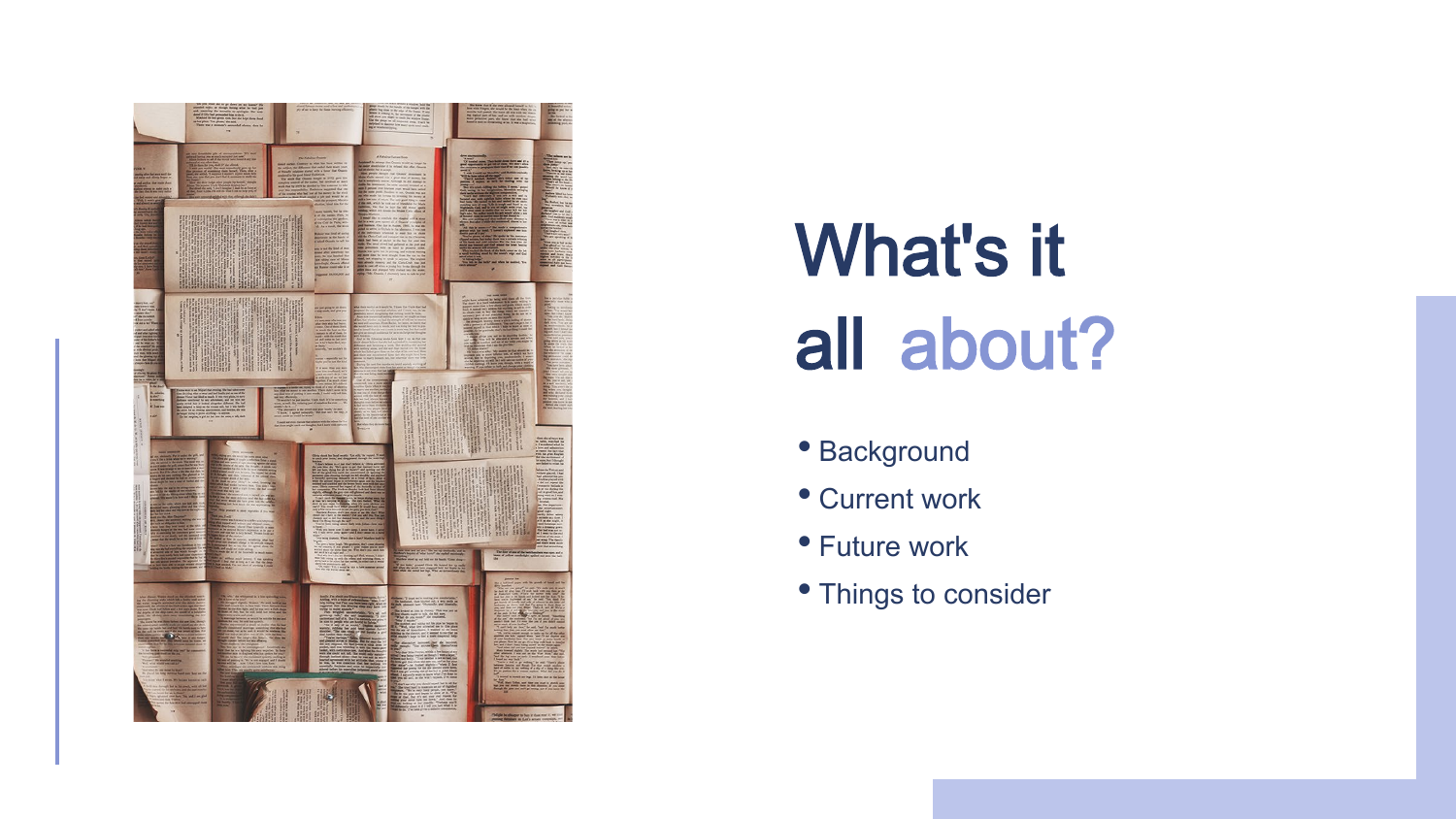## First Padlet

<https://padlet.com/nickrochlin/x9p6tfbhfhfg3rlb>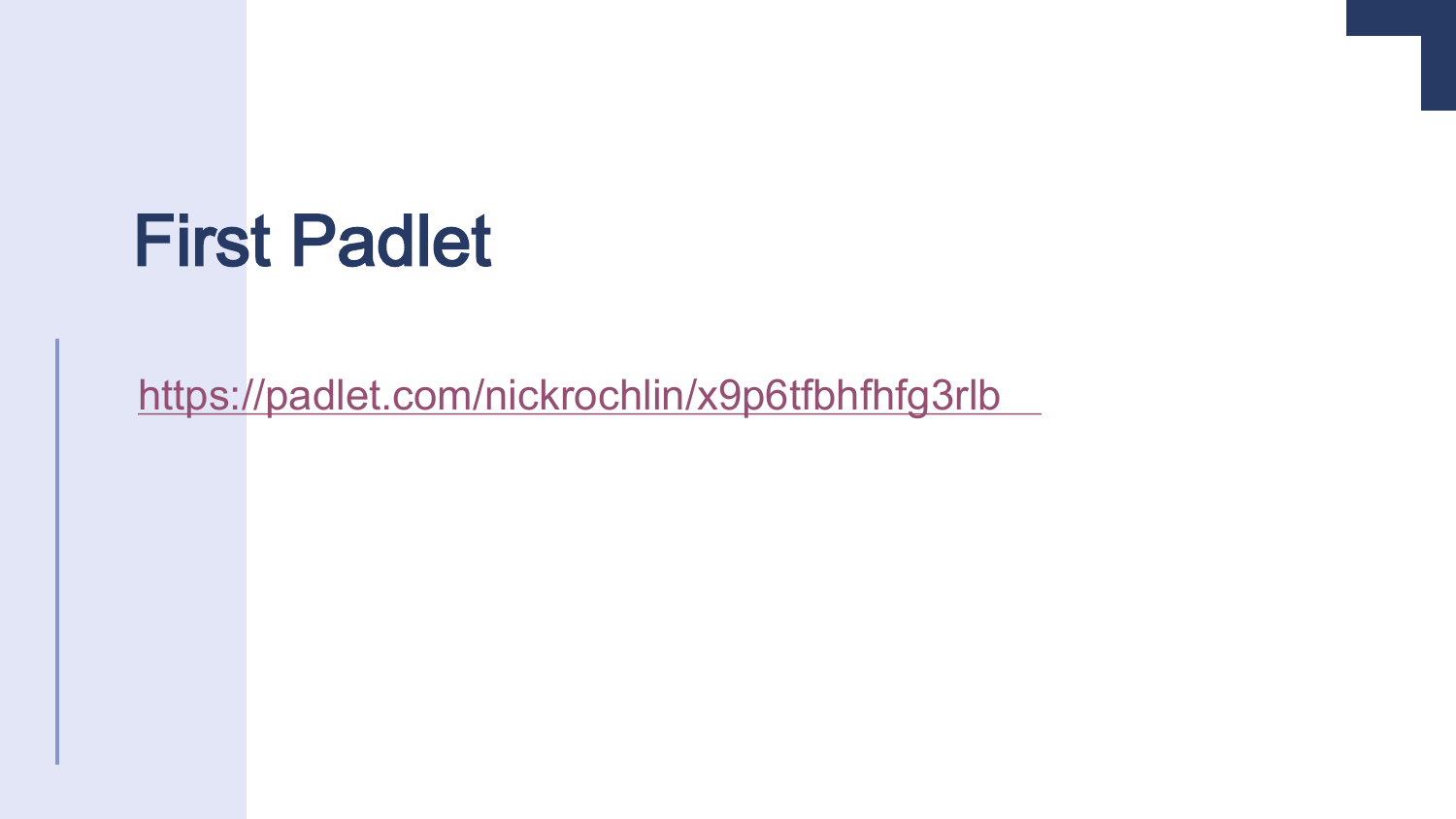## What is ARC?

#### Advanced Research Computing

Researchers with advanced research computing needs generally involve big data , large computational power , modelling or visualization that cannot be handled by standard computing infrastructure.

#### Digital Research Infrastructure

The infrastructures, people, services, and platforms that support researchers doing Advanced Research Computing.

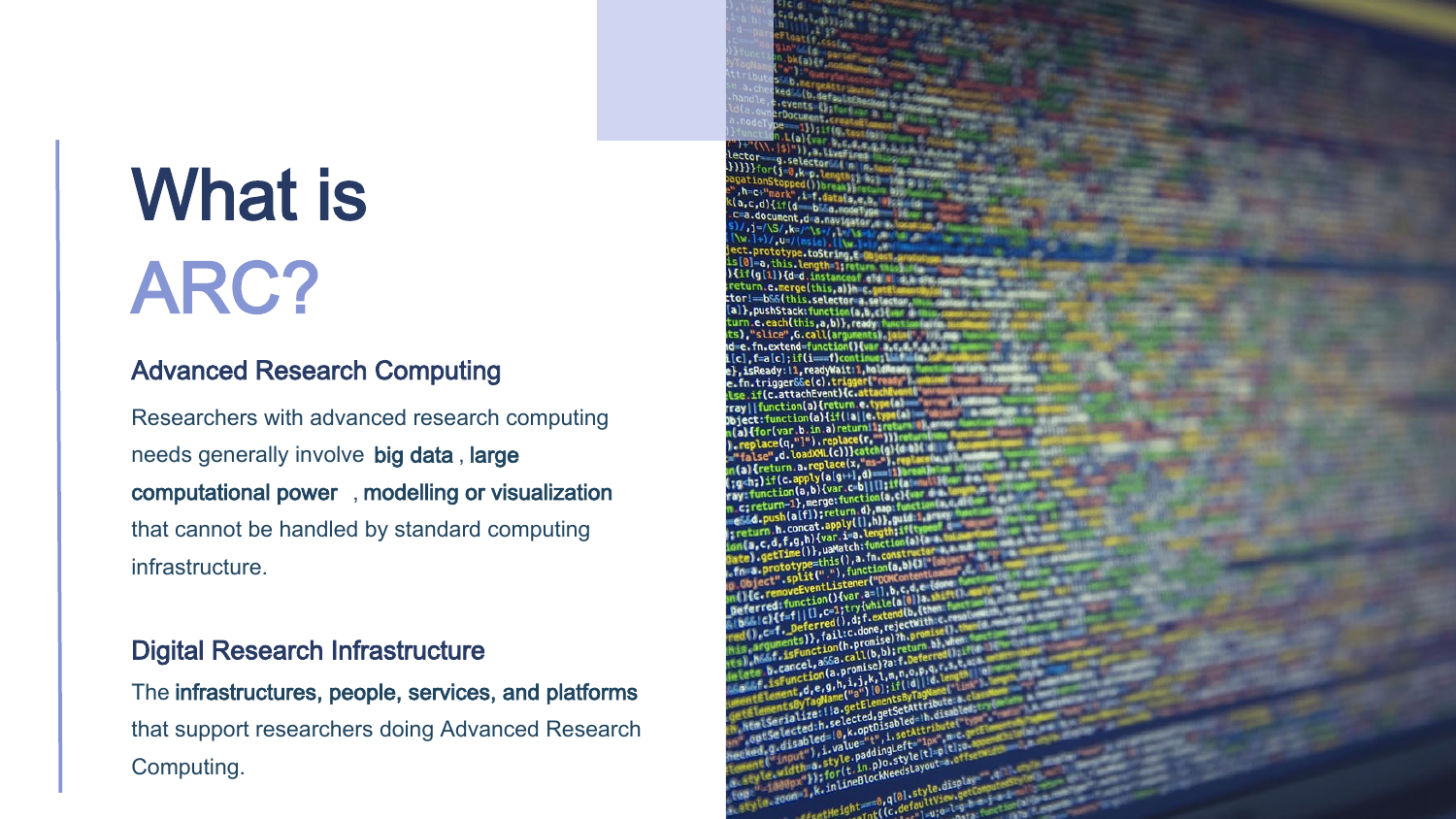## ARC Research Specialist Team

Position Titles Humanities & Social Sciences Specialist Life Sciences Specialist Cloud Specialist Manager RDM Specialist Data Integration Specialist

**Background** Archeology **Bioinformatics** Health Law / Health Library Science Oceanography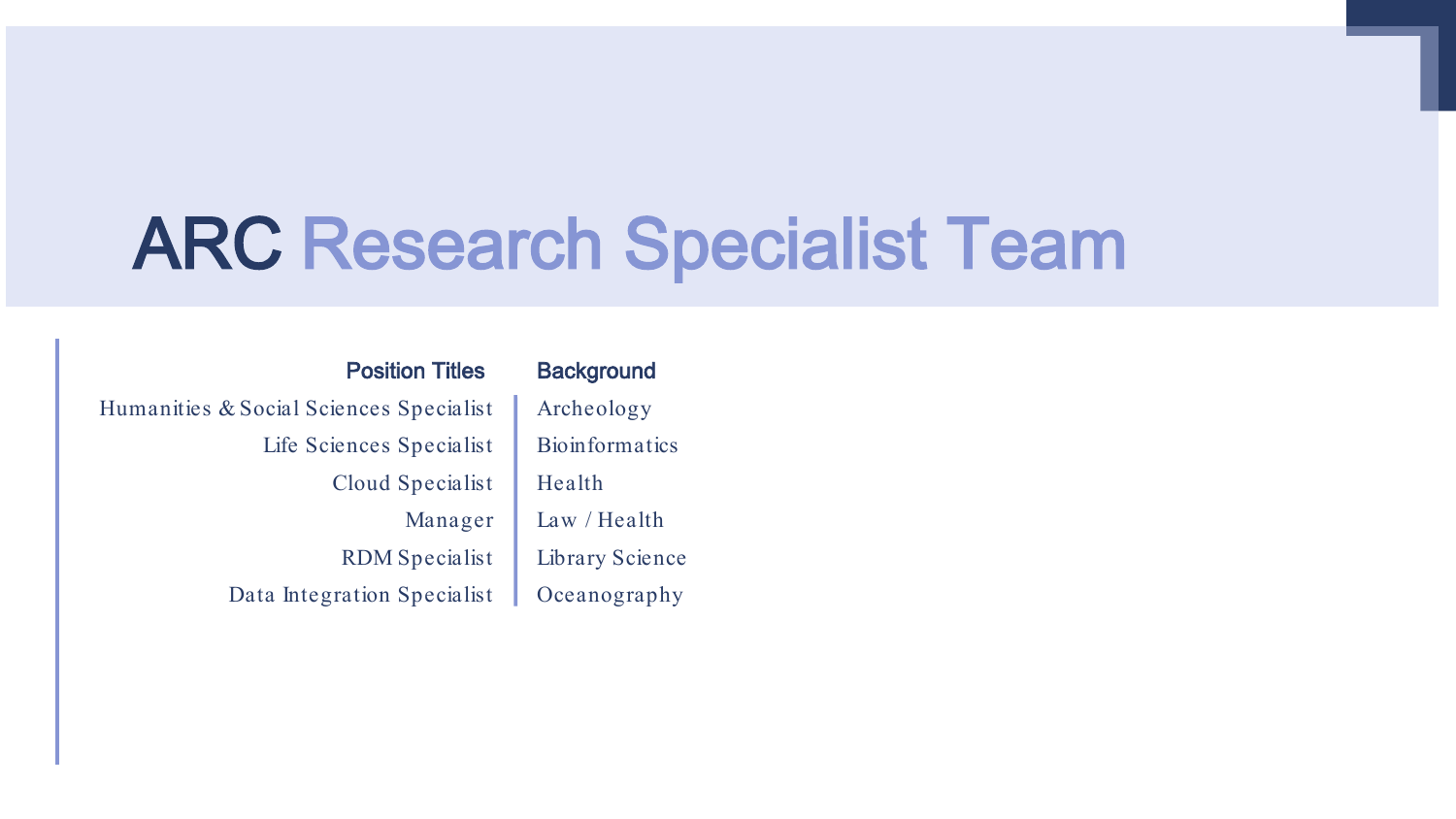## Library RDM Team and RC

#### Research Data Management Team

- Librarians from both campuses, many disciplines
- Important connection point with researchers
- Continuing education and support

#### Research Commons

- Multidisciplinary hub supporting research endeavours, partnerships and education
- Functional specialists (GIS, data, digital humanities, RDM)
- Graduate academic assistant teams, consultations
- Digital Scholarship Lab
- Teaching / workshop space
- [researchcommons.library.ubc.ca](https://researchcommons.library.ubc.ca/)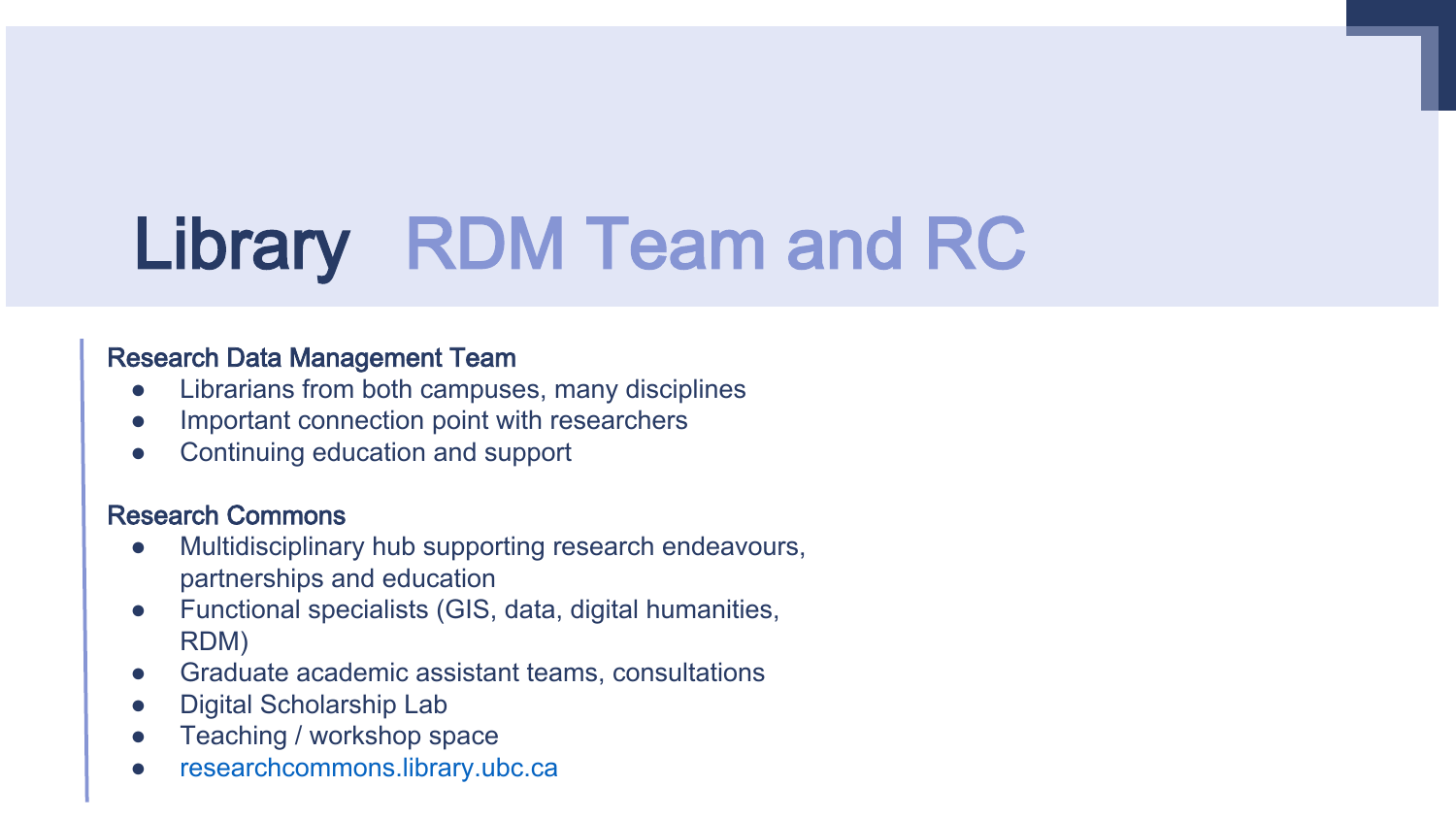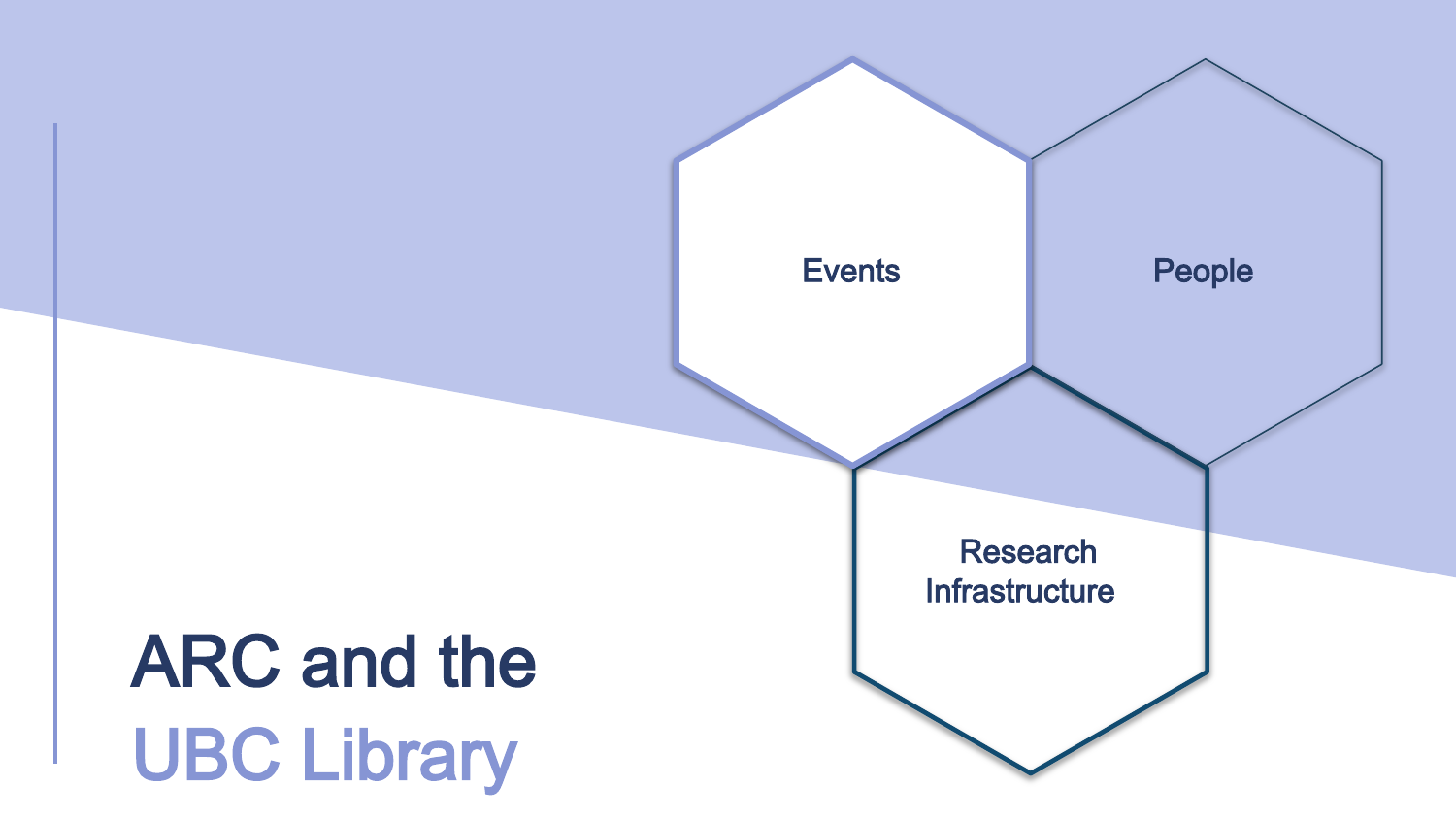## DMP Assistant Templates

- UBC uses a single, generic template
- Content dates from  $2016/2017$  and needs refreshing
- W orked with the ARC Specialists to overhaul the general guidance
- Bringing other stakeholders (RDM Team, Ethics, other ARC teams) on board in Jan
- Re-considering our template from the ground up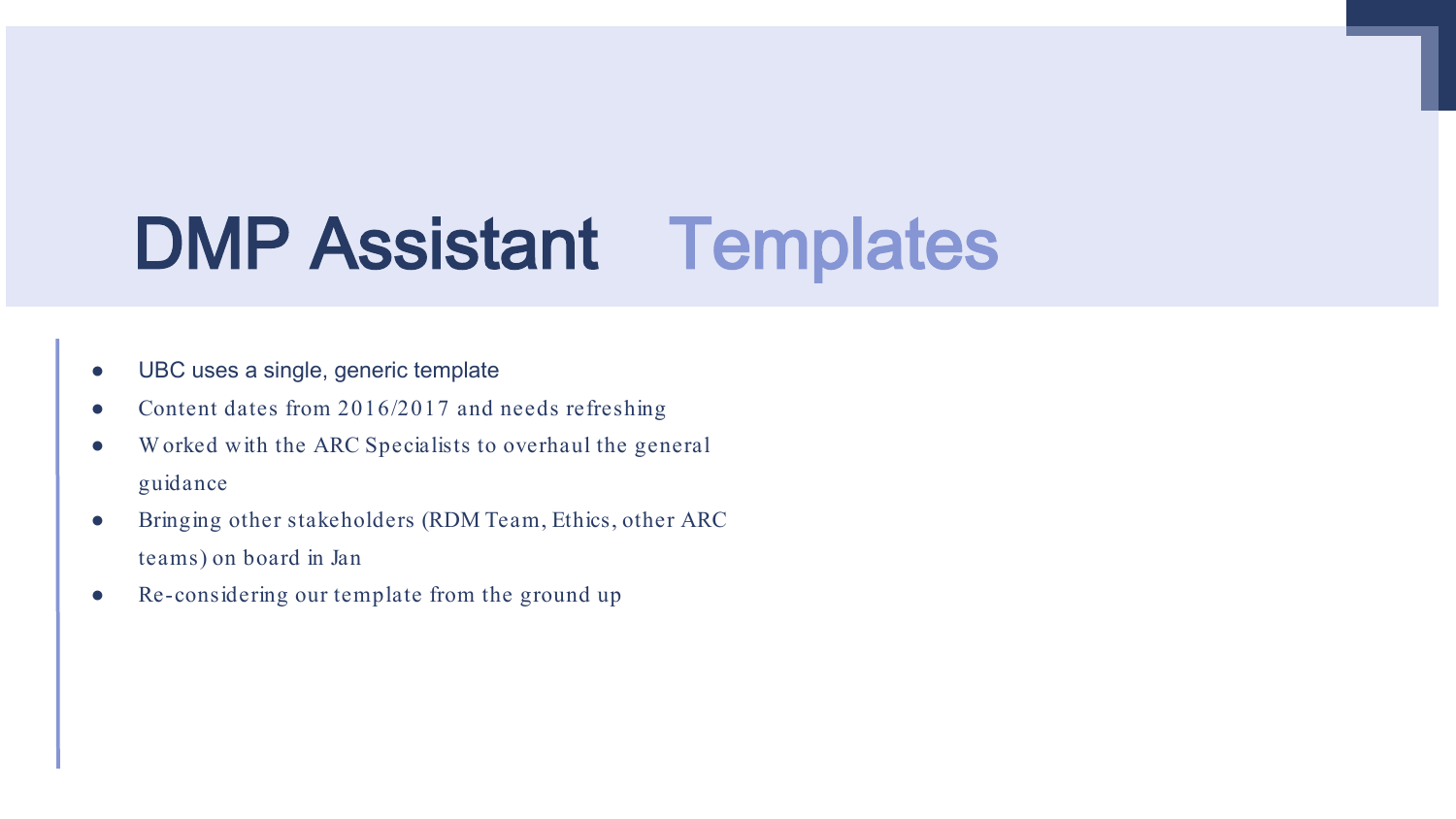## RDM Fall Series

- Daily sessions for 3 weeks
- Workshops Monday Thursday (1 1.5 hours)
- Office hours on Fridays (2 hours)
- Partnership between
	- UBC Library
	- ARC
	- UBC Okanagan Library
	- Centre for Scholarly Communications Okanagan campus
- 365 unique registrants -> 684 attendees
- Materials available on OSF –> <https://osf.io/w5n9k/>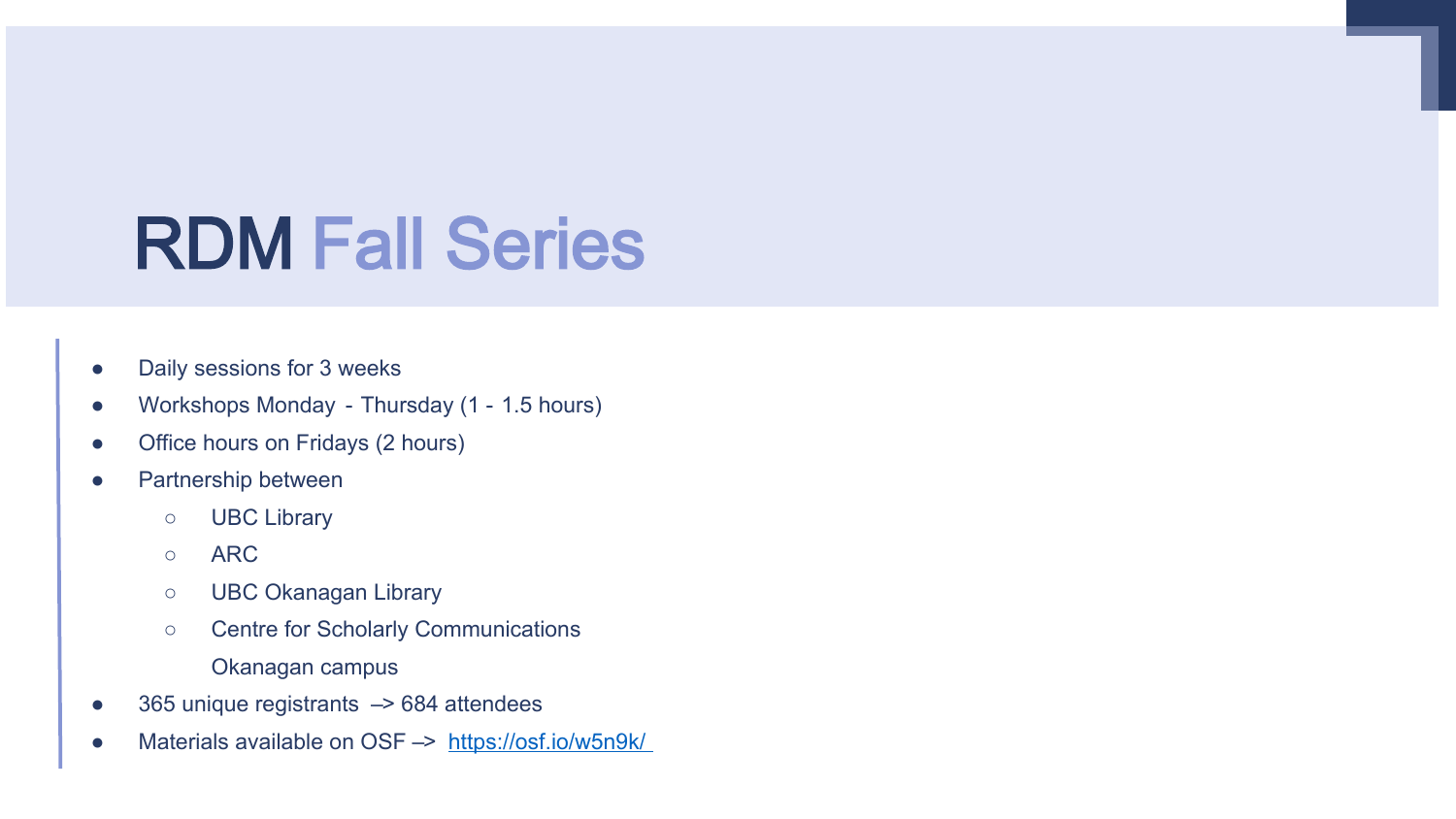## Bridging Campuses

#### 2 UBC campuses

- Main campus in Vancouver
- Newer campus in Okanagan
- Point-person for ARC on OK Campus
- Pre-Covid: Focus on Okanagan specific initiatives
- Post-Covid: More focus on Okanagan inclusion/collaboration

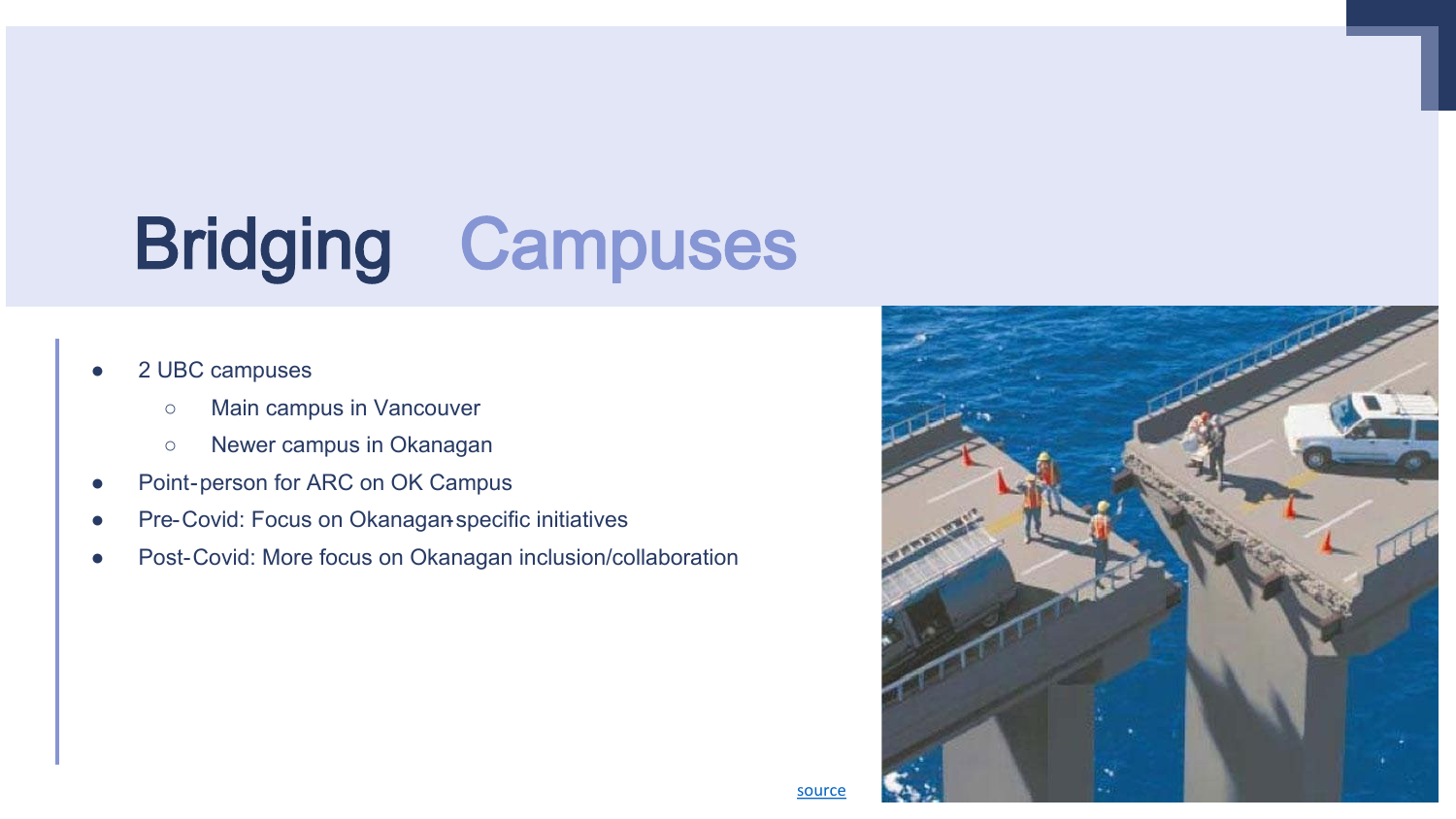## Bridging Campuses

- Started a working group with Librarians from both campuses
- Focused on creating web content
- 2 main questions arose:
	- Where will our content live/who owns it?
	- How does all this web content fit together?

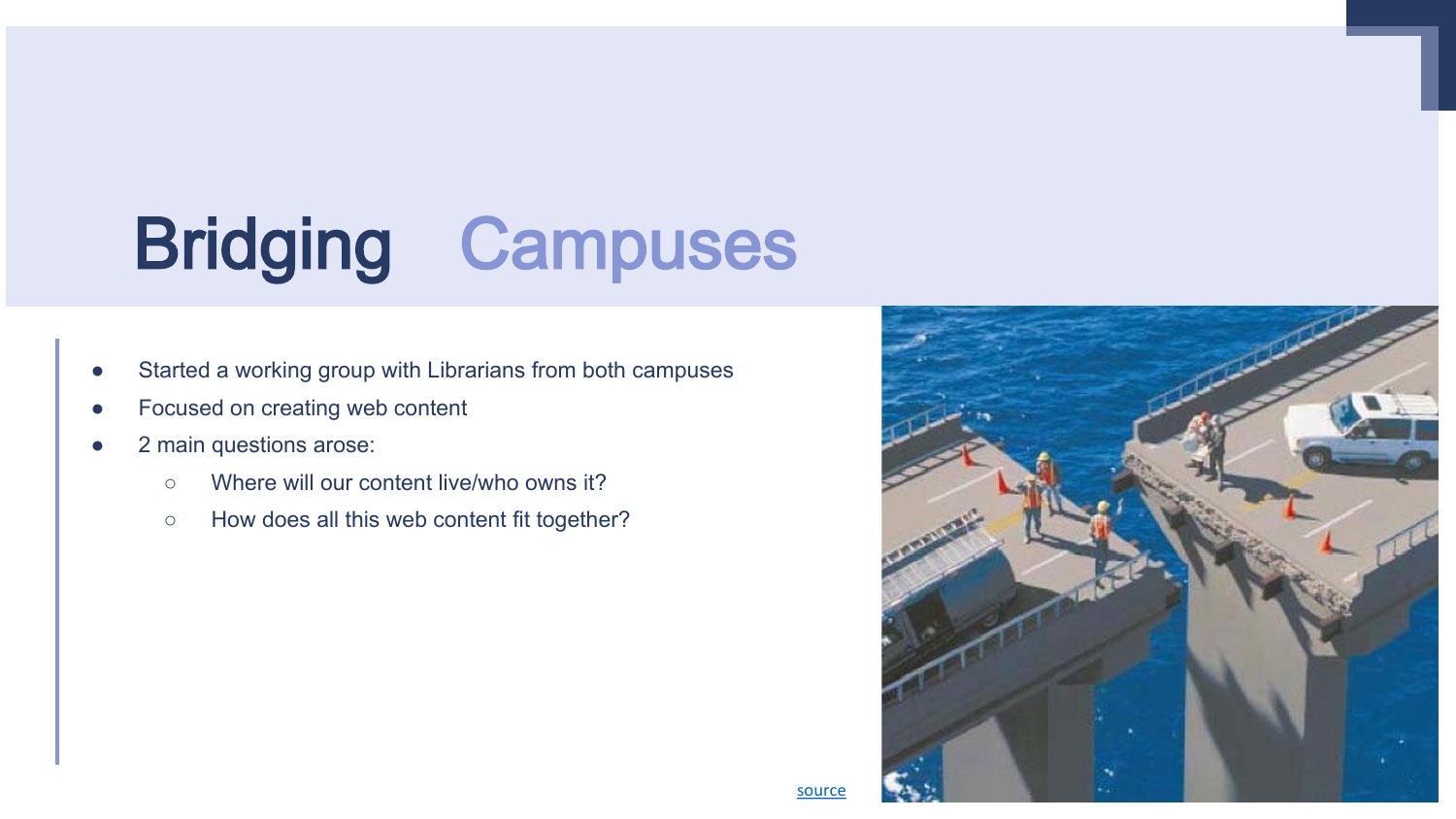## Reaching out

- Realized prominent role that Ethics plays in RDM
- Reached out to set up a casual meeting/chat with BREB on both campuses
- Set up monthly meetings
- Currently mapping out what collaboration could look like & how this could grow going forward

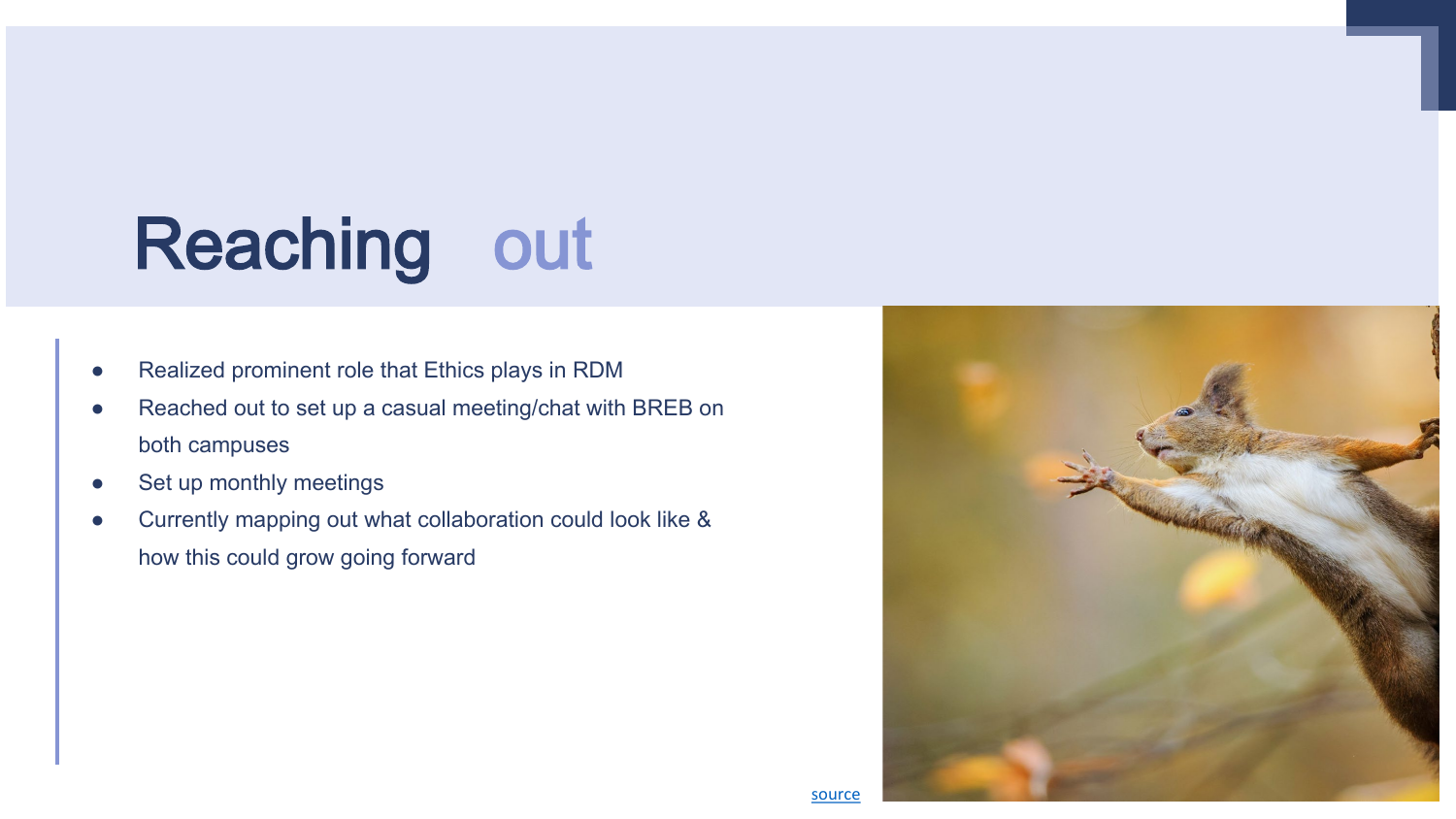## Going Forward

- Building on the success of RDM Series "Data Horror Stories"
- 2021 Summer School
- Future work with Library/ARC/Ethics/Others
- Future DH work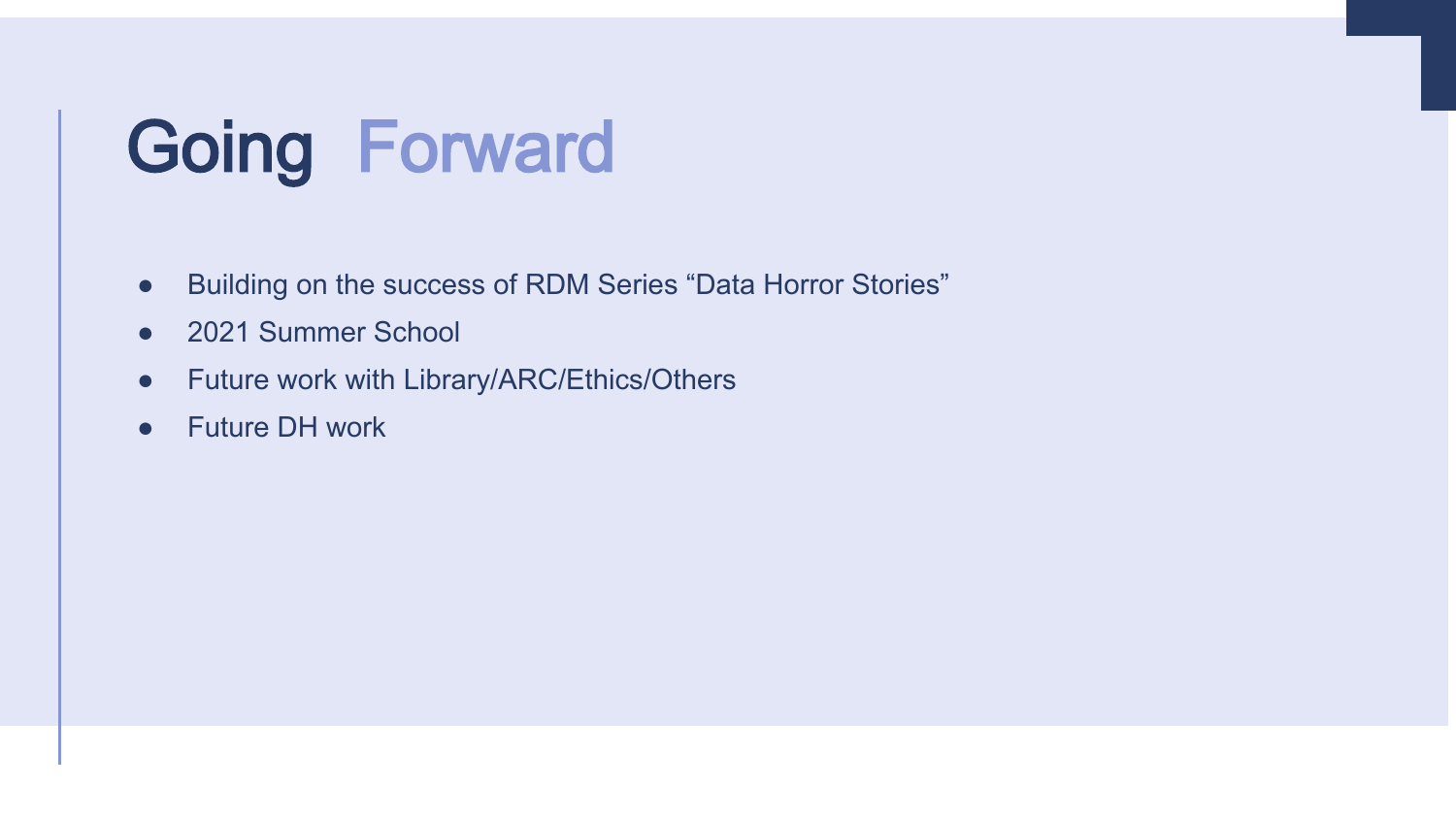## Second padlet

<https://padlet.com/nickrochlin/939lnhehfexwryxz>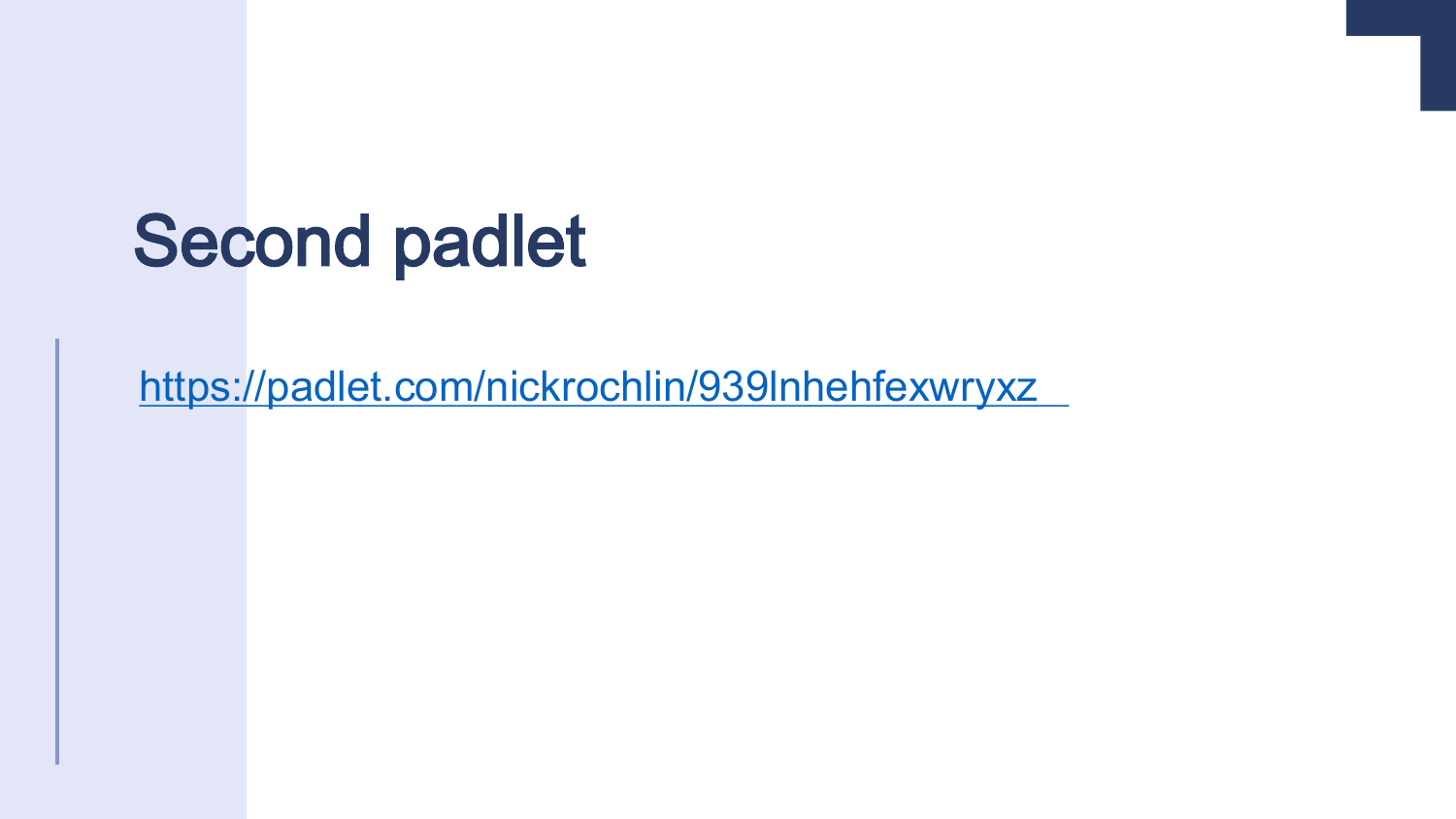

[source](https://tenor.com/search/consider-the-following-bill-nye-gifs)

# Things to consider at your institution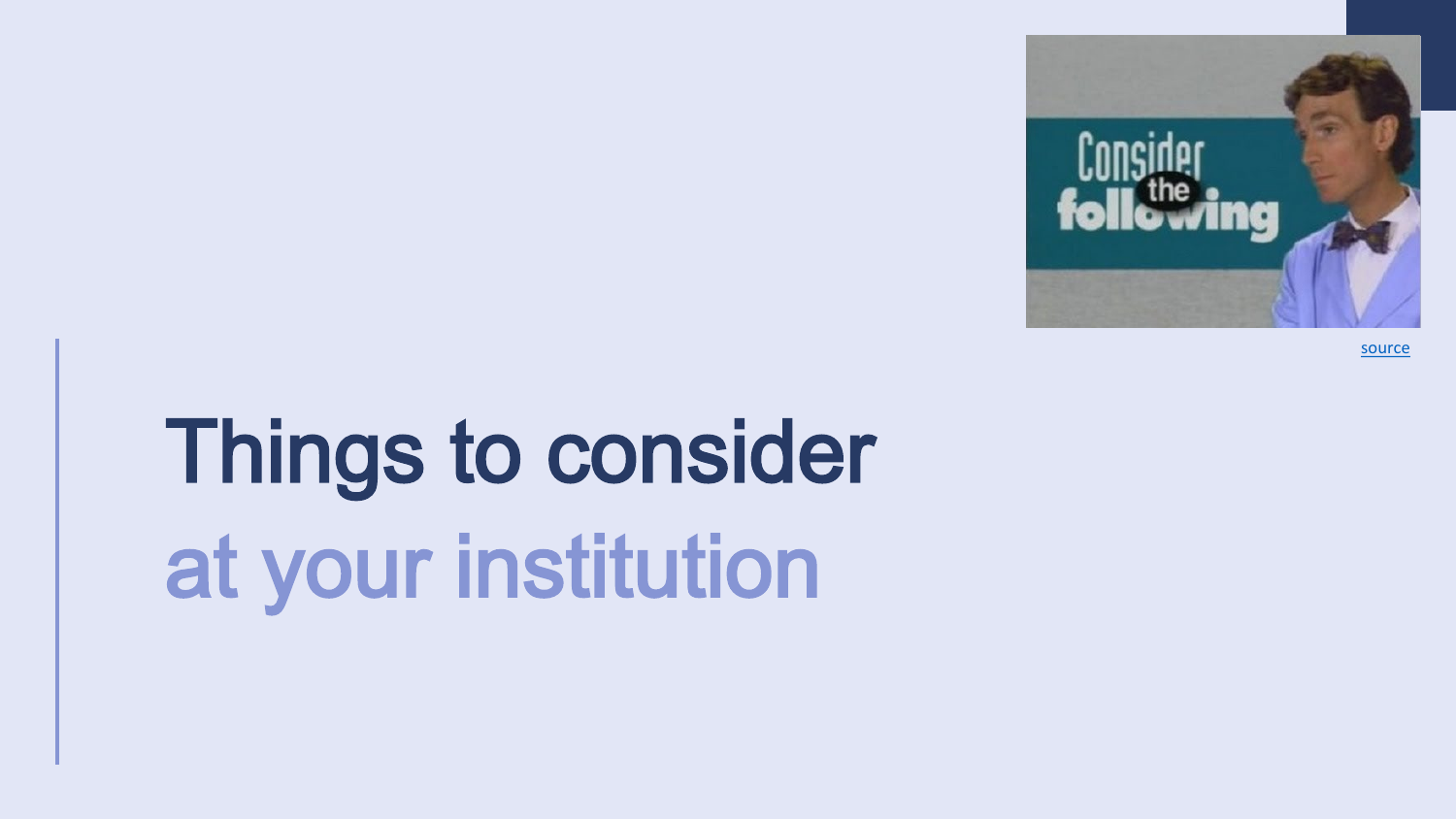# Spend time talking and exploring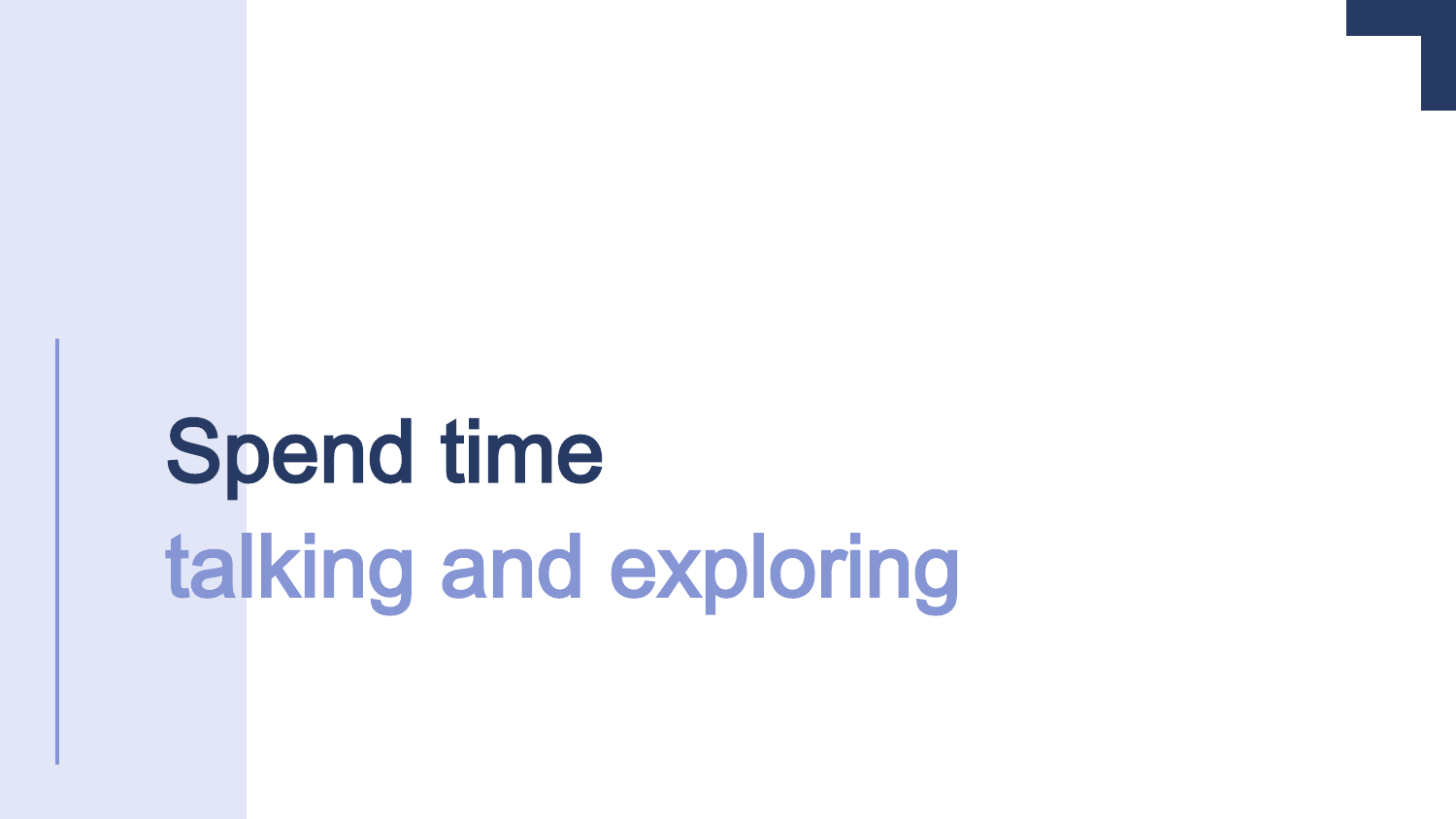# Spend time mapping services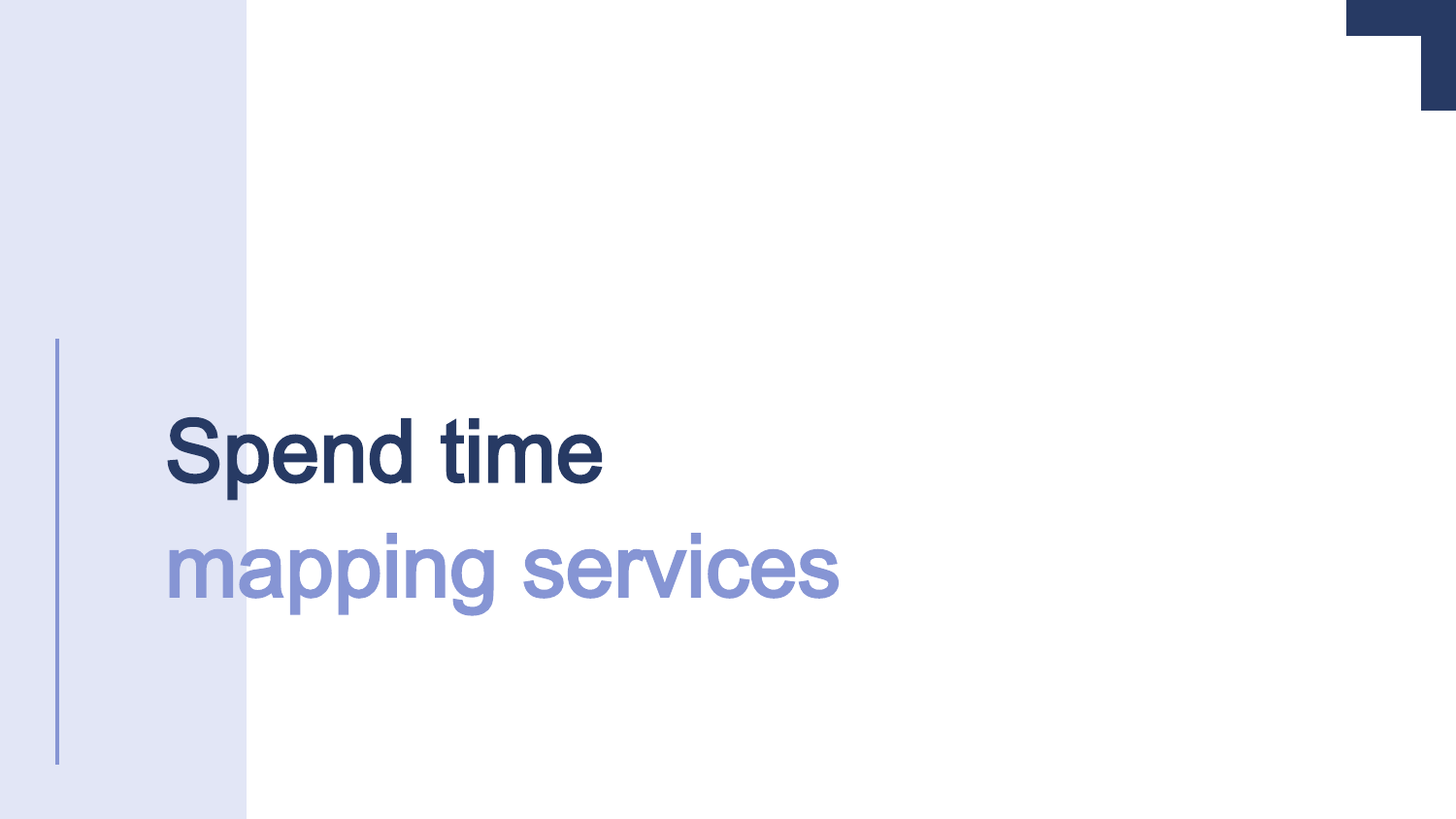# Connect with disciplinary librarians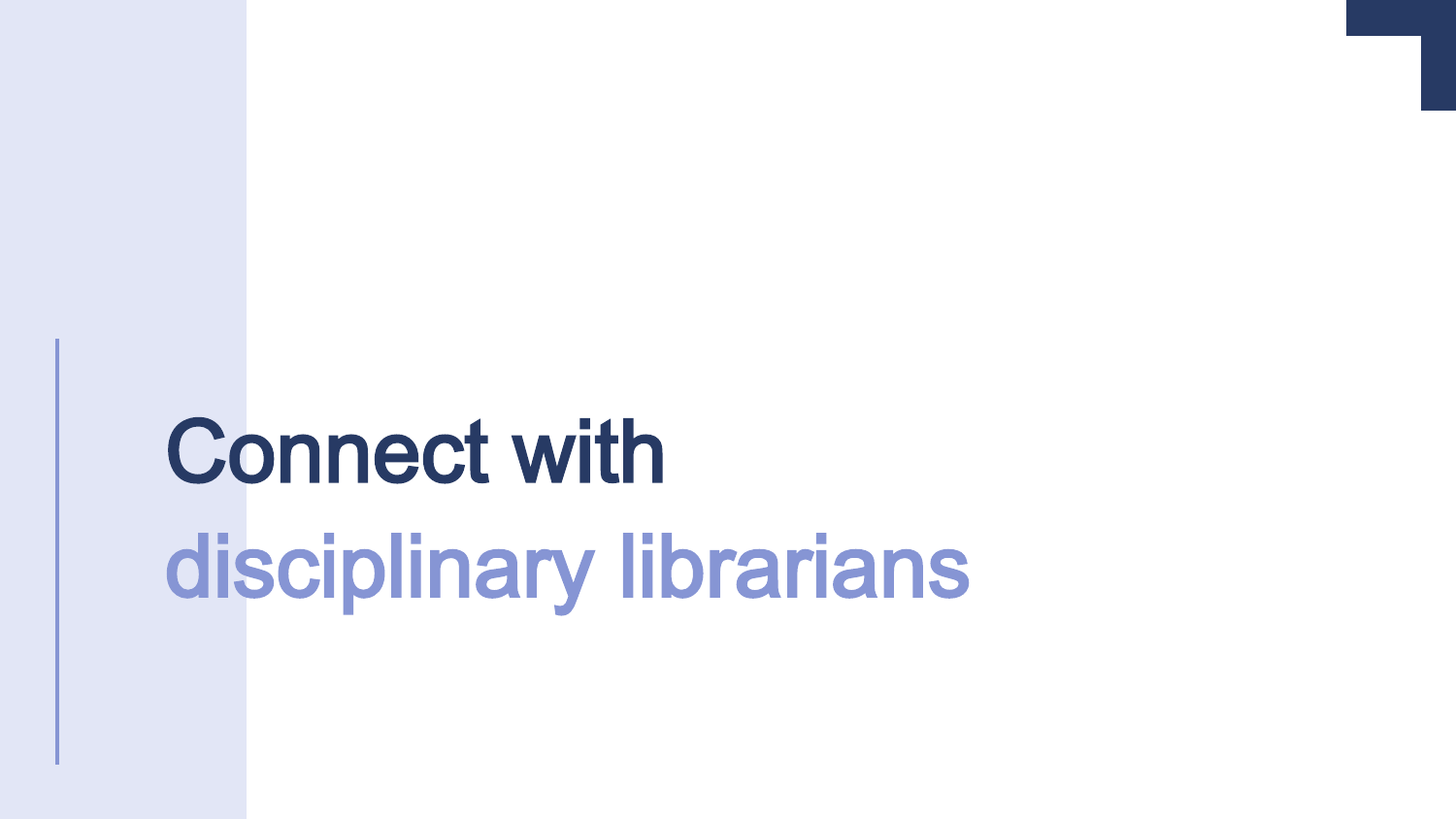# Managers: allow for this!